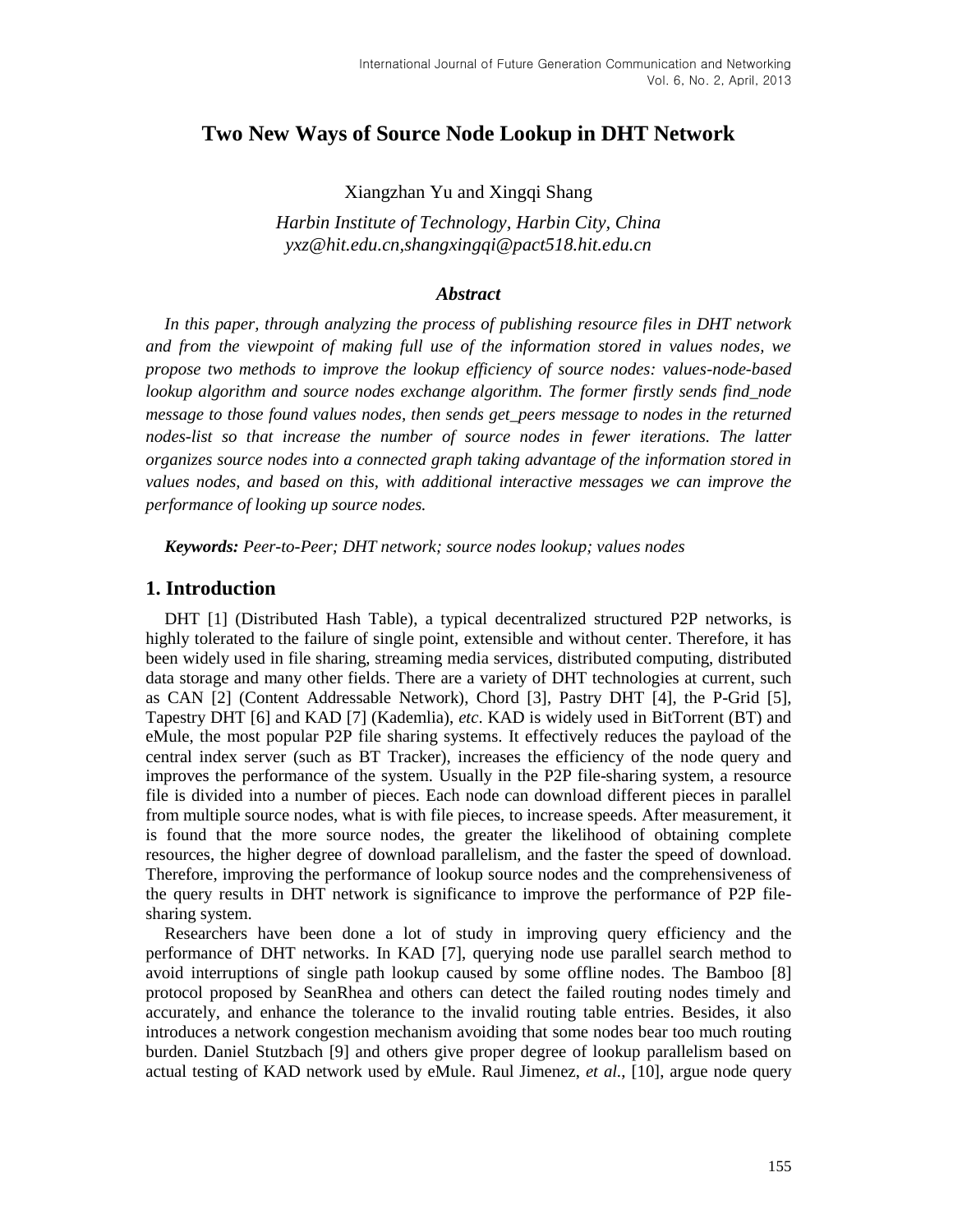can be completed within one second by modifying the updating strategy of routing table in Mainline DHT network. Philipp Rösch, *et al.*, [11], described some necessary operations during query process to response to the dynamics of large-scale P2P network, and also discussed assessment strategies of query. These achievement reduce the side effect of the dynamics of node participation, or churn, on the search performance, speed up the query and to some extent, compensate for the defect of lack of node offline reporting mechanism in DHT network. However, due to the heterogeneous of DHT network and dynamic, the lookup algorithm used by existing BT clients is not efficient or can't find enough source nodes, which reduce the users' download speed for resources. For example, KAD protocol in BT network (called Mainline DHT) only uses values-list returned from values nodes (values nodes refer to the nodes which receive get peers message and return values-list) to locate a source node, abandoning other information stored in values nodes. It results to waste time and valuable network bandwidth in query, and even cannot provide enough source nodes to download the whole file. Therefore, in this paper, taking Mainline DHT as an example, after analyze DHT protocol, from the viewpoint of making full use of the information stored in values nodes, we present two methods to improve the search efficiency for source nodes: values-node-based lookup algorithm and source nodes exchange algorithm. As far as we know, it is the first time to propose methods to search source nodes from this aspect. We also proved the effectiveness of these two methods in experiment, and they are applicable in other similar DHT network as well.

The paper is organized as follows: We introduce Mainline DHT protocol in Chapter 2. In Chapter 3 and Chapter 4, we propose respectively values-node-based lookup algorithm and source nodes exchange algorithm, and demonstrate their effectiveness in a simulated environment. We conclude our work in Chapter 5.

# **2. Introduction of Mainline DHT Protocol**

In Mainline DHT network, each resource file is stored as a  $\langle \text{key}, \text{value} \rangle$  pair. key is a unique hash value of the file and value is the location's information of file. All  $\langle$ key, value> pairs constitute resource storage table of the network. Each node is responsible for a local routing and stores the information of adjacent nodes. Nodes request resources to other nodes according to the key and provide others with the resources possessed of. In this paper, we use nodes, peers and users to refer the participants in DHT network alternatively.

#### **2.1. Interactive Messages in Mainline DHT**

In BT system, DHT nodes complete the interaction through the four types of messages: ping, find\_node, get\_peers and announce\_peer. Each message carries the sender's ID at least and each ID is a 20-byte string [12]. Now we introduce these four types of messages.

**ping:** This message is used to detect whether a node is online. The query parameter is the ID of the requested node. The response message of ping includes the ID of the answering node.

**find\_node:** This message is used to lookup a node P. There are two parameters: id (ID of the sender) and target (ID of P). The answering message of find\_node has two parameters: id (ID of answering node) and nodes-list (information of K nodes closest to P in routing table of answering node, including ID, IP and listening port).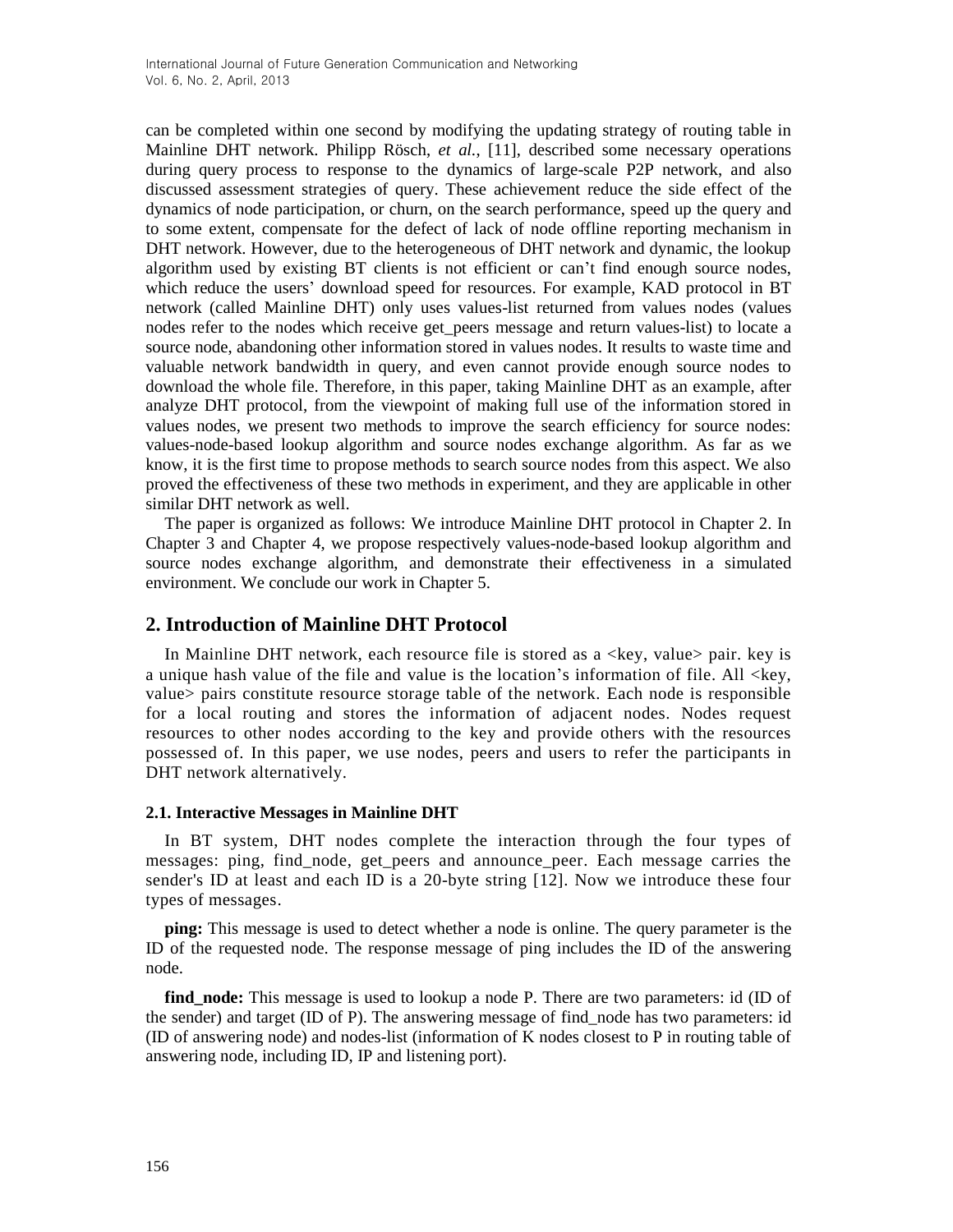**get** peers: If the ID of nodes returned from find node is very close to the target source ID, Peers will send get\_peers messages to these nodes query the source node of a certain resource. There are two parameters: id (ID of sending node) and info\_hash (a 20-byte string, the info hash of a certain resource). The answering message of get peers has three parameters: a) id (a 20-byte string, ID of answering node); b) token(a string type, used to send next announce\_peer message) ; c) if the queried node contains the downloaders' information of this resource, it is values-list(a list of BT nodes with the required resource ); or it is nodeslist(a list of K nodes closest to the hash value in the routing table of queried node).

**announce peer:** A peer uses announce peer message to announce others with the resources information it has. There are four parameters: id (ID of sending node); info\_hash (hash value of released resource Infohash); port (listening port of BT client); token(the returned value of last get peers query ). The answering message has only one parameter, ID of the answering node.

#### **2.2. Resources Publishing Process in Mainline DHT**

In BT system, when a node finishes downloading a file piece from other nodes, it will become resource provider and announce this resource to other nodes. In this way, peers share the files and cooperate in download files. In Mainline DHT network, a node publishes the resources it has in the following steps:

(1) Getting the info-hash of the resource. At first, the file owner (a source node called seeder) calculate a unique 20-byte resource ID (namely info-hash) of the resource to be publised with a certain hash method (SHA-1 usually), then publish this info-hash and the basic information (such as description, file size, *etc.*) of the resource on a website or other DHT nodes. Later on, other nodes can get its info-hash from the other source nodes or web sites.

(2) Finding nodes whose ID is close to resource ID. The seeder (or source node) looks up a set of nodes closest to the resource ID in its routing table and then sends find\_node messages (target is the resource ID) to these nodes. Then it send find\_node messages iteratively to returned results of find\_node until getting the nodes who are close enough to the resource and send get peers message to them.

(3) Send ping message to nodes returned by get\_peers message to check if it is online.

(4) Send announce\_peer message to node online in step (3). Nodes receiving the messages store info\_hash and resource information and then become values nodes.

Because of different locations of nodes in Mainline DHT network, the values nodes we got in the release of resources are not identical. The more values nodes, the greater the likelihood to find more of the source nodes. From above process we can draw:

(1) The values nodes of a resource are close to its info\_hash;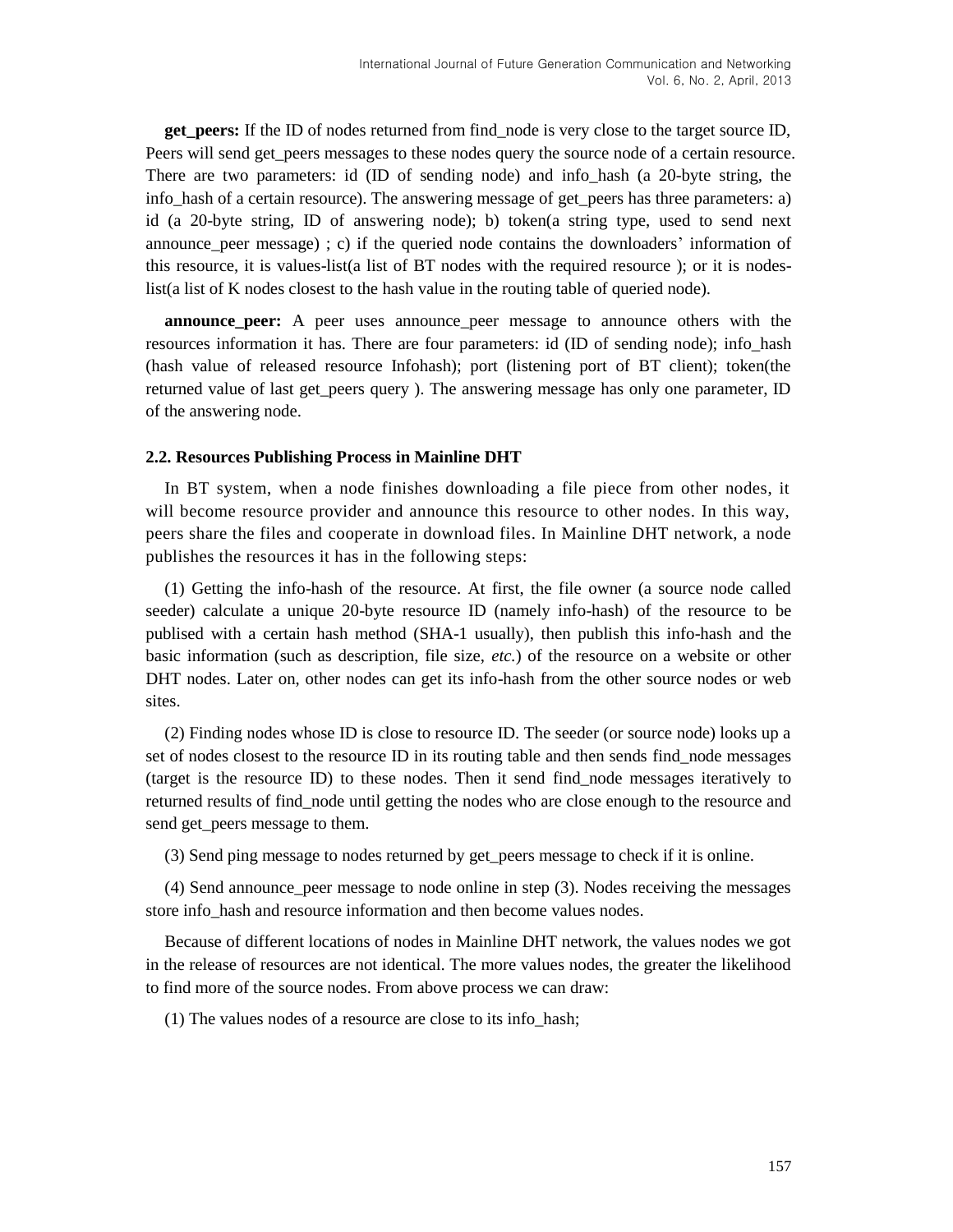(2) The values nodes of the same resource are closer. Routing table of any values node may have multi values nodes' information. It is easy to find more other values nodes to iteratively query values nodes.

(3) The values nodes of a resource may store many source nodes' information of this resource.

#### **2.3. Current Method to Find Source Nodes in Mainline DHT**

In current Mainline DHT network, the way of searching for source nodes is as follows:

(1) Calculating/obtaining the info-hash of the target resource;

(2) Sending get\_peers messages to K nodes closest to the info-hash selected from local routing table;

(3) Sending get\_peers message iteratively to nodes in the returned nodes-list extracted from get peers messages until closest enough;

(4) Get IP and port of source nodes from returned values- list extracted from get\_peers messages;

Mainline DHT network is dynamic and lack of node-offline-reporting mechanisms, resulting in lower accuracy of routing and network connectivity, which seriously affects the efficiency of search algorithm. By analyzing the publishing process in 2.2, we can conclude that a values node may store information about many sources nodes and other values nodes. If we can search for more values nodes from found values nodes by sending iteratively get\_peers message, or organize source nodes into one (or many) connected graph with the source nodes' information in values nodes, more source nodes for some µTorrents will be found in smaller searching time and bandwidth. In this paper, we present two approaches of improving lookup efficiency for popular resources and unpopular resources. Detailed description is respectively in Chapter 3 and Chapter 4.

## **3. Values-Node-Based Lookup Algorithm (VNLA)**

According to the protocol specification of Mainline DHT, during the process of finding source nodes, nodes receiving get\_peers messages will selectively reply to the requester with a nodes-list or values-list. Current BT clients only connect to those nodes returning values-list to exchange piece. From the announce process of resource in Mainline DHT network, we know that the values nodes of the same resource are close, and routing table of each values node may be likely to store information about other values nodes or source nodes. Theoretically speaking, if we send find\_node or get\_peers message to found values nodes, we could increase source nodes in less iterations.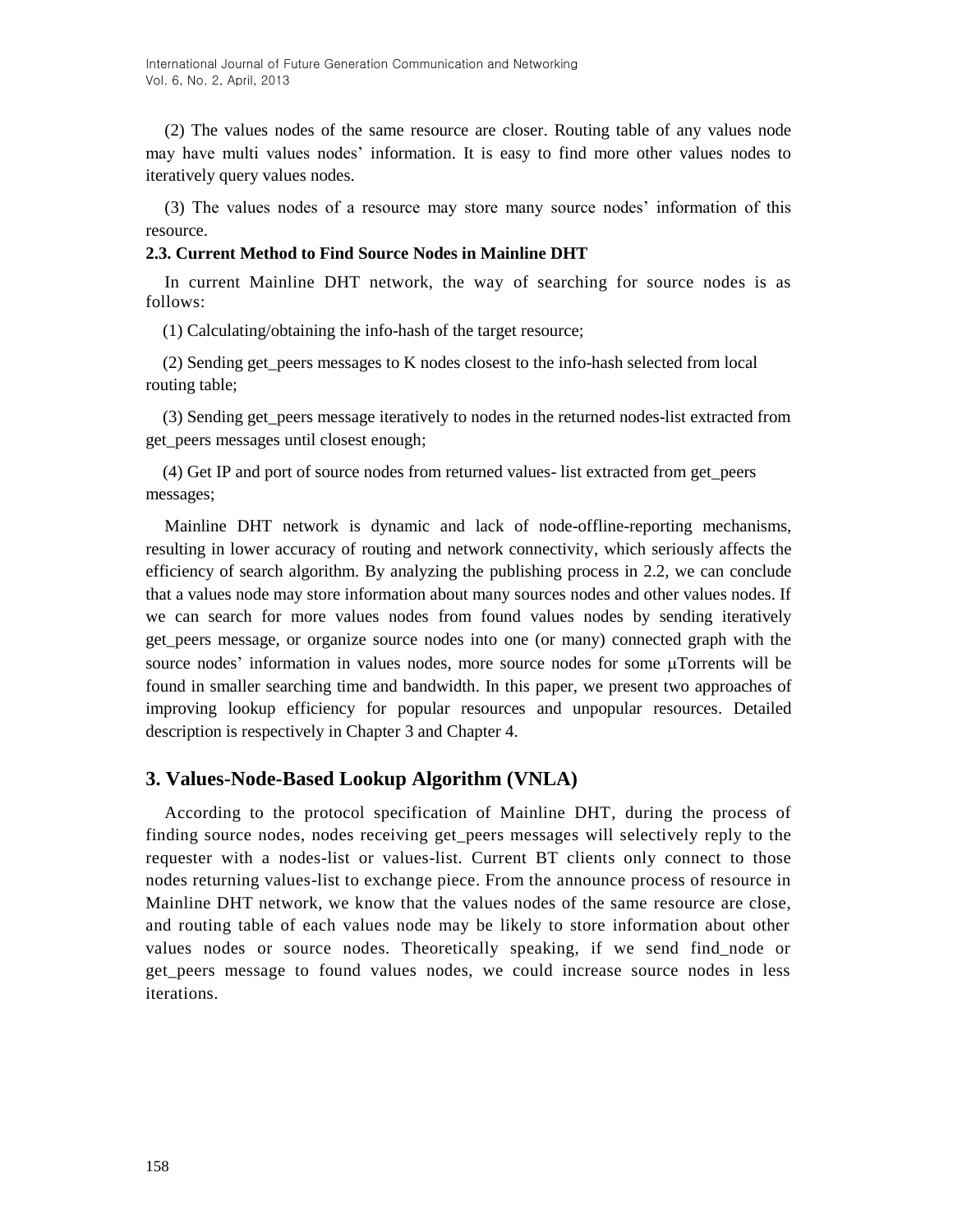## **3.1. Algorithm description**

The values-node-based fast search algorithm is shown in Algorithm 1. And it works as follows: the request peer do the searching algorithm like current method described in 2.3 at begin. Once a values node is found, the request peer sends find\_node message to it and sends iteratively get\_peers messages to the nodes included in returned nodes-list, wishing that peers can find more values nodes in less iterations and thus find more source nodes.

*Algorithm 1: values-node-based lookup algorithm Input: info-hash of resource F Output: list of source nodes sourcelist Begin: 1 search for nodes close to info-hash of F in routing table of peer P, and put these nodes' information into peerlist 2 for each node Q in peerlist*

| ∼   | for cach none of the pechange                                       |
|-----|---------------------------------------------------------------------|
| 3   | do                                                                  |
| 4   | send get peers message to $Q$                                       |
| 5   | if (return nodes-list) then                                         |
| 6   | update peerlist: add some nodes in returned nodes-list to peerlist. |
| 7   | else                                                                |
| 8   | update sourcelist: add source nodes in values-list to sourcelist.   |
| 9   | send find node message to node $Q$                                  |
| 10  | update peerlist with returned nodes-list.                           |
| 11  | end if                                                              |
| 12  | end for                                                             |
| End |                                                                     |

The following example (as shown in Figure 1) describes the process of the algorithm to find the source nodes. Suppose in a Mainline DHT network, node P sends search requests, and S1, S2, S3 are three source nodes sharing resource F. P1, P2, P3 are values nodes. S1 sends a announce\_peer message to P1, S2 sends a announce\_peer message to P2, and S3 sends a announce\_peer message to P3. It will search for resource F as following steps:

(1) P searches for nodes close to the info-hash of resource F in its local routing table and sends get\_peers message to them;

(2) After several iterations, P sends get\_peers messages to P2. P2 returns value- list to P;

(3) From values-list, P can find a source node S2, establish TCP connection with it and start downloading and uploading with S2;

(4) P sends find\_node messages to values node P2. The target parameter is info\_hash of F;

(5) P iteratively sends get\_peers message to nodes in nodes-list returned by P2. Since P1, P2 and P3 are close in IDs, it will take less iteration to find P1 and P3 from P2;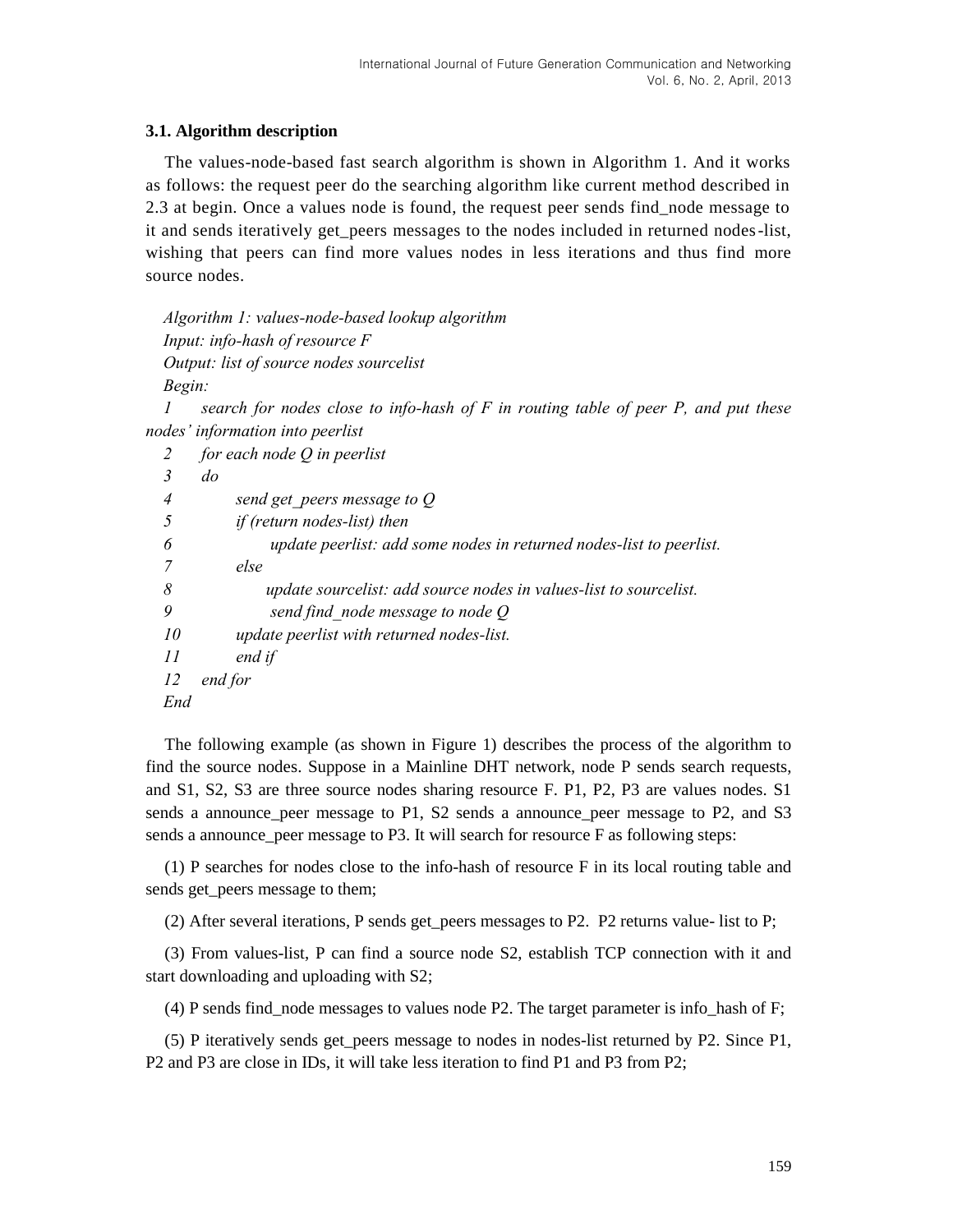(6) When receives information about S1, S3 from values- list returned from P1, P3, P establishes TCP connection with them and starts downloading.



**Figure 1. Process of Values-Node-Based Fast Search Algorithm**

This algorithm is based on the characteristic of Mainline DHT protocol that the values nodes of the same resource are close in ID distance. The step (4) is added to existing method to find more source nodes. This method greatly reduces the iterations without additional message types, improves efficiency of lookup source nodes and save bandwidth.

### **3.2. Experimental verification**

To verify the effectiveness of the improved algorithm, we perform experiments with popular  $\mu$ Torrents (number of nodes is greater than 100) and unpopular  $\mu$ Torrents (Number of nodes is less than 100) respectively. We run the BT client software  $(\mu$ Torrent) and our test client in actual Mainline DHT network. Both the two clients find source nodes of a same resource in the same number of iterations. The obtained experimental data are shown in the Table 1 and Table 2.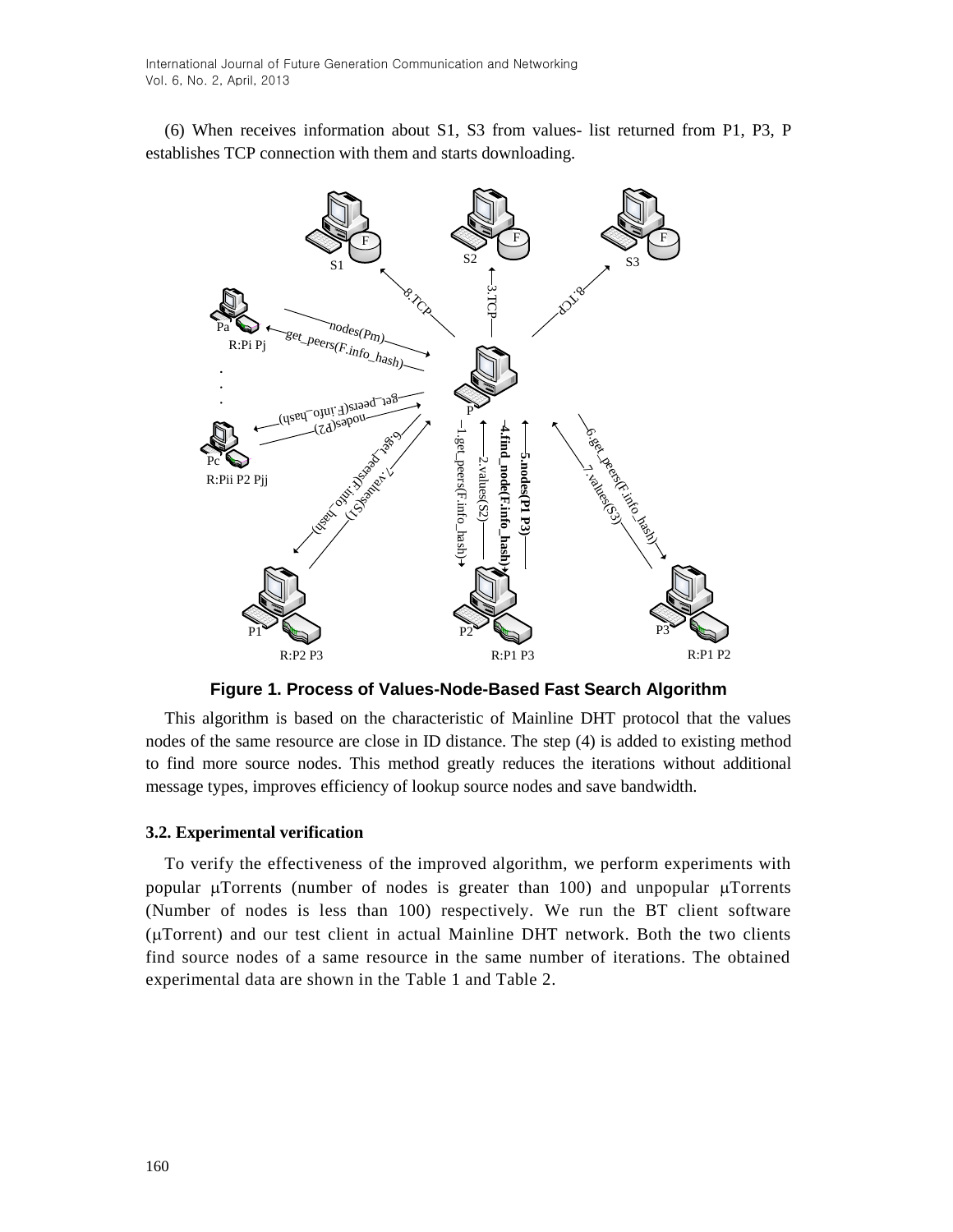| Seed           | Iteration<br>number N | Traditional<br>source number | Improved source<br>number | Increased percentage |
|----------------|-----------------------|------------------------------|---------------------------|----------------------|
| 1              | I                     | 23                           | 42                        | 82%                  |
|                | $\overline{2}$        | 43                           | 53                        | 23%                  |
|                | 3                     | 274                          | 288                       | 5%                   |
| 2              | 1                     | 504                          | 1287                      | 155%                 |
| 2              | 2                     | 873                          | 1463                      | 67%                  |
| $\overline{2}$ | 3                     | 1600                         | 2119                      | 32%                  |
| 3              | 1                     | 148                          | 236                       | 37%                  |
| 3              | 2                     | 362                          | 464                       | 28%                  |
| 3              | 3                     | 831                          | 1005                      | 20%                  |
| 4              | 1                     | 157                          | 238                       | 52%                  |
| 4              | $\overline{c}$        | 163                          | 212                       | 30%                  |
| 4              | 3                     | 398                          | 569                       | 43%                  |

### **Table 1. Comparison of the Number of Source got from Traditional Method and Improved Method for Popular Seed**

As shown in Table 1, for popular  $\mu$ Torrents, our improved algorithm can find more source nodes than BT client software after the same iteration number, especially in the first iteration 30%~155% source nodes can be increased. With the increasing of iteration times, we find that the number of source nodes is increasing but the increased proportion is lower. This shows that: for popular resource, this improved algorithm can find the same number of source nodes with current BT client by sending fewer get\_peers messages. Hence it can save query time and bandwidth effectively.

Table 2 shows that for unpopular resource, this method cannot improve search efficiency markedly. With the increasing of iteration times, the number of source nodes does not change significantly. Thus, this algorithm can increase the efficiency of lookup source nodes for the popular resource significantly without modifying the existing protocols.

| Table 2. Comparison of the Number of Source got from Traditional Method and |
|-----------------------------------------------------------------------------|
| <b>Improved Method for Unpopular Seed</b>                                   |

| Seed           | Iteration<br>number N | <b>Traditional source</b><br>number | Improved source<br>number | Increased<br>percentage |
|----------------|-----------------------|-------------------------------------|---------------------------|-------------------------|
| 1              |                       |                                     |                           | 0%                      |
| 1              | $\overline{2}$        | 77                                  | 96                        | 25%                     |
|                | 3                     | 23                                  | 23                        | 0%                      |
| 2              |                       | 7                                   | 7                         | 0%                      |
| 2              | $\overline{2}$        | 8                                   | 8                         | 0%                      |
| 2              | 3                     | 80                                  | 80                        | 0%                      |
| 3              | 1                     | 1                                   | 1                         | 0%                      |
| 3              | $\overline{2}$        | 1                                   | 1                         | 0%                      |
| 3              | 3                     | 19                                  | 19                        | 0%                      |
| 4              |                       | 3                                   | 3                         | 0%                      |
| $\overline{4}$ | $\overline{2}$        | 3                                   | 3                         | 0%                      |
| 4              | 3                     | 31                                  | 32                        | 3%                      |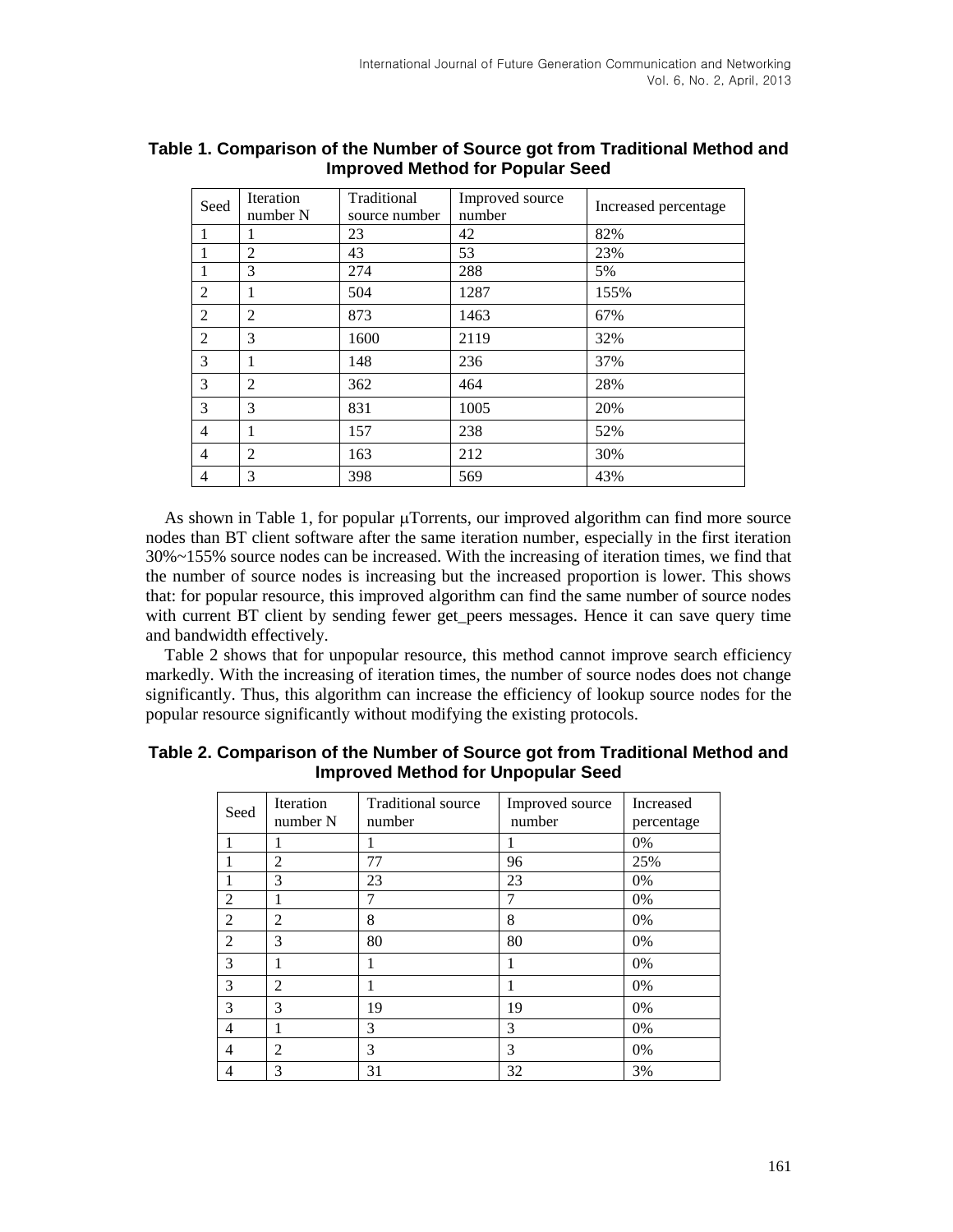# **4. Source Nodes Exchange Algorithm(SNEA)**

For popular  $\mu$ Torrents, maybe due to a) source nodes are too small or part of them are offline, b) values nodes are relatively distant, values-node-based lookup algorithm can't markedly improve the efficiency of looking up source nodes. To solve this problem, we propose source nodes exchange algorithm.

#### **4.1. Algorithm description**

In Mainline DHT network, when a node have pieces of a resource file, it will send announce\_peer message to the nodes whose ID are enough close to the file's info-hash. Thus, requesting node may get information about this source node through sending get\_peers and download this file through establishing BT session with it.

To get more source nodes every time sending get\_peers, we put forward source nodes exchange algorithm. The main idea is: when a resource file is published in DHT network, part of nodes around the info-hash will receive announce peer of multiple source nodes. These nodes inform the source nodes of other source nodes' information they know, and these source nodes can form a connected graph by these information, called source set. When requesting node searches source nodes, if only it find one source node in the set, it can get a source node set. Thus, getting more source nodes with less iteration and improving the search efficiency.

To implement this modified algorithm, the additional storage space in the source nodes to store other source nodes' information and extra interactive messages are needed. The message fields are in Bencode encoded.

(1) announce\_source: values nodes send it to source nodes to tell it other source nodes' information. It's information format is:

| Fileds                  | Length(Byte) | Meaning               |
|-------------------------|--------------|-----------------------|
| y:q                     |              | Represent sent packet |
| q:announce_source       | 15           | Protocol type         |
| id:abcdefghij0123456789 | 20           | Its own ID            |
| info hash               | 20           | Resource hash         |
| sources                 | бn           | Source node list      |

For example:

d1:ad2:id20:abcdefghij01234567899:info\_hash20:mnopqrstuvwxyz1234567:sourcesl1234 56ee1:q15:announce\_source1:t2:aa1:y1:qe.

(2) announce source reply: source nodes return this message when receive announce\_source message. It's information format is:

| Fileds                  | Length(Byte) | Meaning                  |
|-------------------------|--------------|--------------------------|
| v∙r                     |              | Represent replied packet |
| id:mnopqrstuvwxyz123456 | 20           | Its own ID               |

For example:

d1:rd2:id20:mnopqrstuvwxyz123456e1:t2:aa1:y1:re.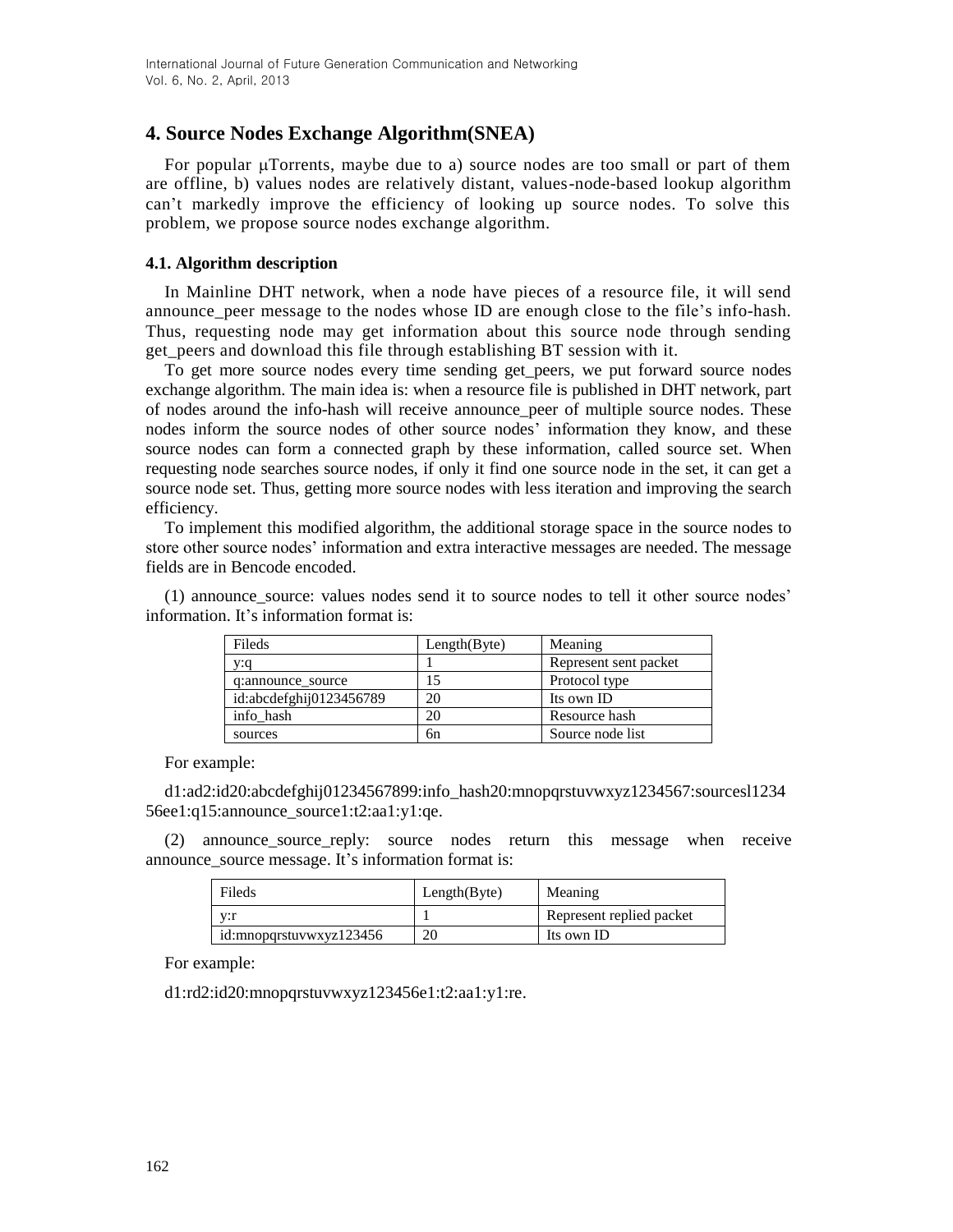| Fileds                  | Length(Byte) | Meaning               |
|-------------------------|--------------|-----------------------|
| y:q                     |              | Represent sent packet |
| q:get_source            | 10           | Protocol type         |
| id:abcdefghij0123456789 | 20           | Its own ID            |
| info hash               | 20           | Seed's hash           |

(3)get\_source: requesting node send this message to source nodes to request information of more source nodes. It's information format is:

For example:

d1:ad2:id20:abcdefghij01234567899:info\_hash20:mnopqrstuvwxyz123456e1:q10:get\_sou rce1:t2:aa1:y1:qe.

(4)get\_source\_reply: source nodes replies get\_source\_reply message to requesting node with all source nodes information it knows. It's information format is:

| Fileds                  | Length(Byte) | Meaning                  |
|-------------------------|--------------|--------------------------|
| y:r                     |              | Represent replied packet |
| id:abcdefghij0123456789 | 20           | Its own ID               |
| info hash               | 20           | Seed's hash              |
| sources                 | 6n           | Source node list         |

For example:

d1:ad2:id20:abcdefghij01234567899:info\_hash20:mnopqrstuvwxyz1234567:sourcesl1234 56ee1:q15:announce\_source1:t2:aa1:y1:re.

*Algorithm2: source nodes exchange algorithm Input: info-hash of file F Output: source node list sourcelist Begin:*

*1 search for node close to info-hash of F in routing table of P and put this information into peerlist.*

| 2   | for each node in peerlist $Q$                              |
|-----|------------------------------------------------------------|
| 3   | do                                                         |
| 4   | send get peers message to $Q$                              |
| 5   | if (return nodes-list) then                                |
| 6   | update peerlist: add some nodes in node-list into peerlist |
|     | else                                                       |
| 8   | $tmp\ sourcelist = values-list$                            |
| 9   | for each source node $S$ in tmp sourcelist                 |
| 10  | do                                                         |
| 11  | send get source message to S                               |
| 12  | update tmp sourcelist with returned source list            |
| 13  | end for;                                                   |
| 14  | update sourcelist with tmp sourcelist                      |
| 15  | end if                                                     |
| 16  | end for                                                    |
| End |                                                            |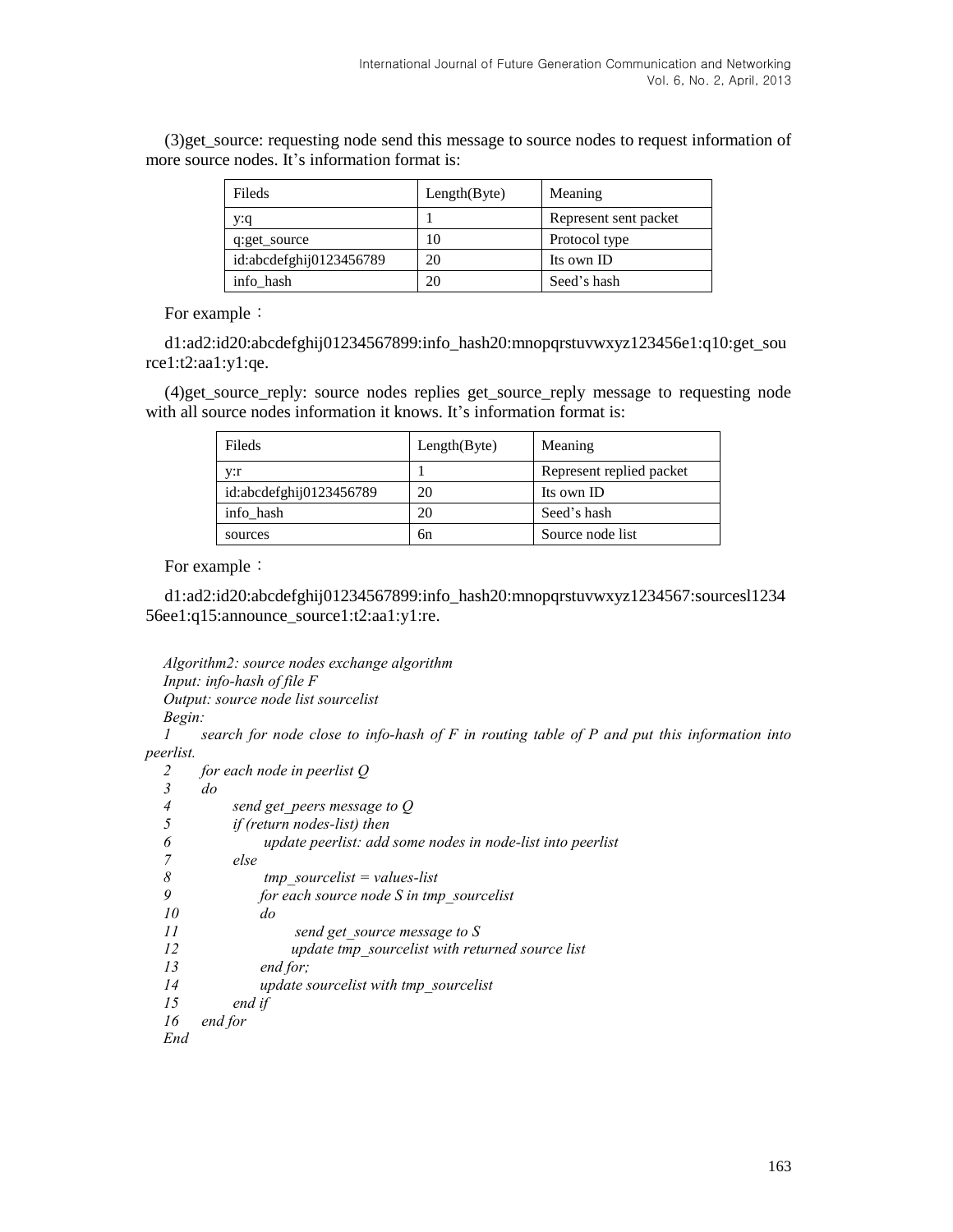The following example (as shown in Figure 2) describes this algorithm: node P proposes search request, S1, S2 and S3 are three source nodes of resource F, P1 and P2 are values nodes.

The process of publishing resource:

(1) Assume that S1 sends announce\_peer message to P1.

(2) S3 sends announce\_peer messages to P1 and P2 respectively. Now P1 has known that S1 and S3 are source nodes and sends announce source messages to them respectively.

(3) S1 and S3 receive messages and store information of each other, then reply announce\_source\_reply message to P1;

(4) Similarly, after P2 receives announce\_peer message from S2, it sends announce\_source to S2 and S3 respectively.

(5) After S2 and S3 receive messages, store each other information and reply announce source reply message to P2. Now S1,S2 and S3 form a connected graph. It has prepared for future source node search.

The process of looking up source node:

(6) Assume that after several iterations, P sends get\_peers message to P1. Then P1 returns values-list containing information of S1 and S3;

(7) P sends get\_source messages to S1 and S3, then S1 and S3 replied P with other source node information that they know.

(8) P receives the reply and knows S2 is a new source node, then sends a get\_source message to S2.

(9) S2 replies get\_source\_reply message.



**Figure 2. Process of Releasing Resource and Searching of Source Nodes Exchange Algorithm**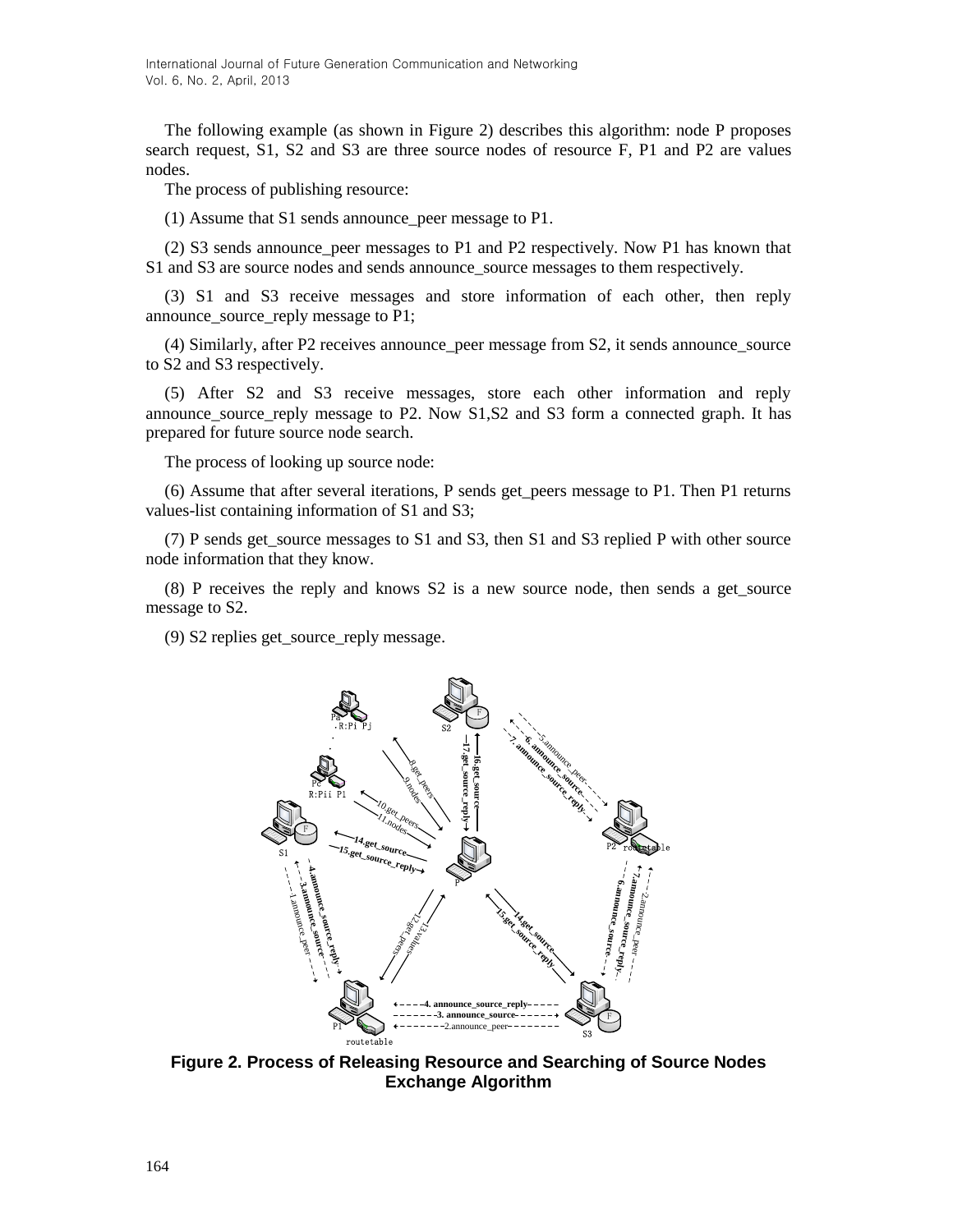### **4.2. Experimental Verification**

The improved algorithm adds new message types and source nodes behavior has changed in release and searching process. Thus, experiment can't be carried out in the current Mainline DHT network. In order to test this improved algorithm, we imitate a simple Mainline DHT network in several servers, and then in this mimetic network search for source nodes of the same resource using current and improved algorithm separately. The steps are as follows.

Current algorithm simulation:

⑴ Program to simulate Mainline DHT network of N nodes (N takes 50000, 200000 and 500000). These nodes simulate behavior of normal nodes such as normal offline (offline rate reaches 80% in an hour).

(2) Simulate 1500 source nodes of a popular  $\mu$ Torrents and 300 source nodes of an unpopular µTorrents;

⑶ Source nodes publish resource information to in mimetic network with unimproved algorithm.

 $(4)$  Simulate a normal requesting node. Search for source nodes of popular  $\mu$ Torrents and unpopular µTorrents in analog network according to the current algorithm.

Improved algorithm simulation:

 $(5)$  simulate DHT network of N nodes and source nodes of popular  $\mu$ Torrents as well as unpopular  $\mu$ Torrents like above.

⑹ According to the improved algorithm, simulate the release of a resource: when a node receives announce peer messages from multiple source nodes and sends announce source messages to them. The source node receiving announce\_source message stores the information about other source nodes in local relevant structure and replies announce source reply.

⑺ Simulate a normal Mainline DHT node. Search for source nodes using improved algorithm, sending get\_source message to source nodes that has been found.

⑻ Source nodes receiving get\_source looks up relevant structure and returns stored information of other source nodes. If there is no other source node information, sources list is empty.

We did a number of experiments in accordance with the process above and the results are shown in Table 3 and Table 4.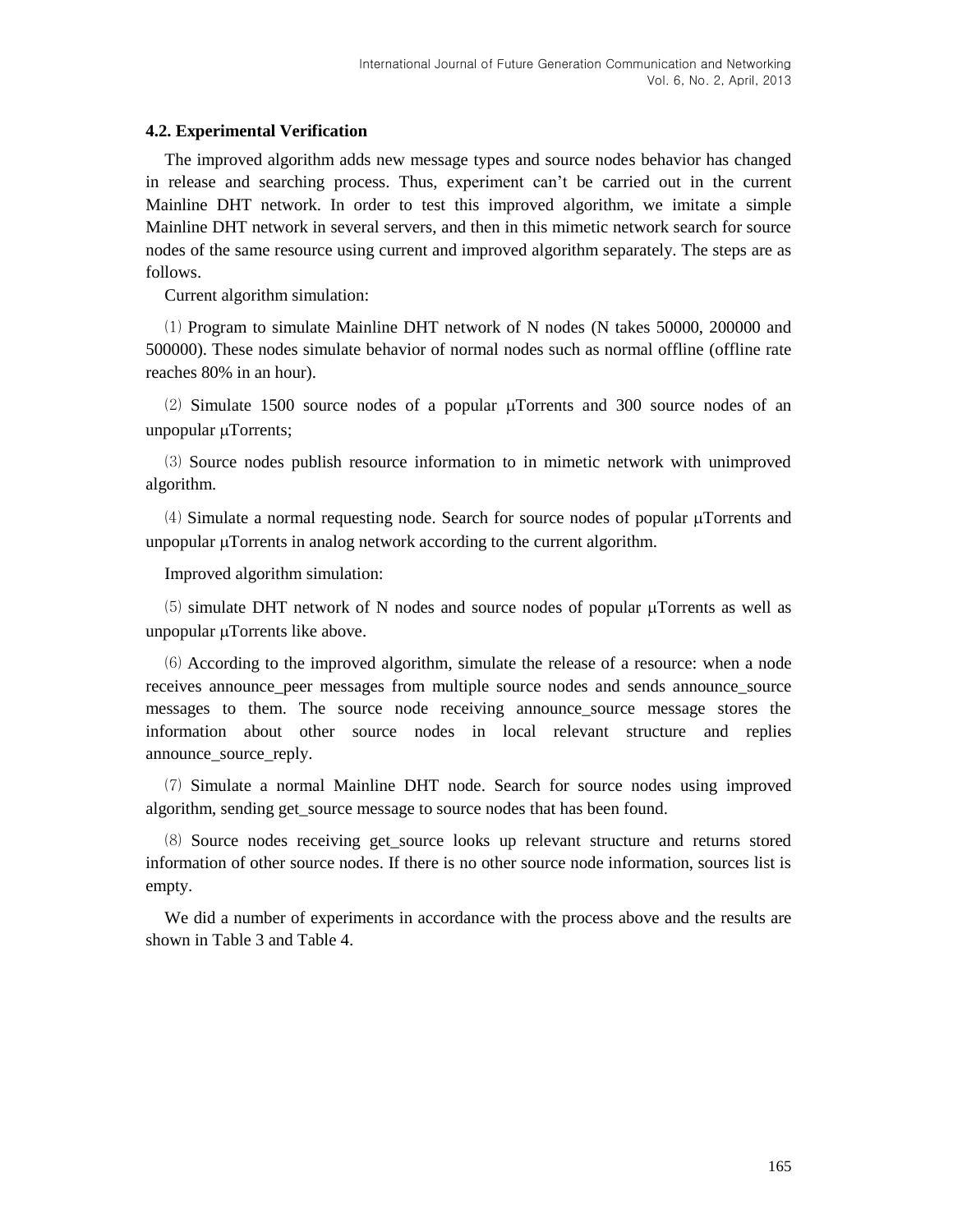| Seed           | <b>Iteration</b><br>number | Unimproved<br>source number | Improved<br>source number | <b>Increased</b><br>percentage |
|----------------|----------------------------|-----------------------------|---------------------------|--------------------------------|
| 1              | 50000                      | 278                         | 557                       | 100%                           |
|                | 200000                     | 105                         | 160                       | 60%                            |
|                | 500000                     | 54                          | 117                       | 61%                            |
| 2              | 50000                      | 243                         | 510                       | 60%                            |
| $\overline{2}$ | 200000                     | 152                         | 256                       | 66%                            |
| 2              | 500000                     | 46                          | 78                        | 60%                            |
| 3              | 30000                      | 59                          | 101                       | 90%                            |
| 3              | 200000                     | 43                          | 95                        | 110%                           |
| 3              | 500000                     | 18                          | 45                        | 120%                           |

# **Table 3. Comparison of the Number of Source got from Traditional Method and Improved Method for Popular Seed**

| Table 4. Comparison of the number of source got from traditional method and |
|-----------------------------------------------------------------------------|
| improved method for unpopular seed                                          |

| Seed           | <b>Iteration</b><br>number | Unimproved<br>source number | Improved source<br>number | Increased<br>percentage |
|----------------|----------------------------|-----------------------------|---------------------------|-------------------------|
|                | 50000                      | 20                          | 20                        | 0%                      |
|                | 200000                     | 7                           | 31                        | 342%                    |
|                | 500000                     | 3                           | 25                        | 733%                    |
| $\overline{c}$ | 50000                      | 18                          | 65                        | 261%                    |
| $\overline{c}$ | 200000                     | 5                           | 19                        | 280%                    |
| 2              | 500000                     | $\mathcal{D}_{\mathcal{L}}$ | 13                        | 550%                    |
| 3              | 50000                      | 17                          | 32                        | 88%                     |
| 3              | 200000                     | 8                           | 30                        | 275%                    |
| 3              | 500000                     | 3                           | 25                        | 733%                    |

Experimental results show that for popular µTorrents, improved algorithm can improve efficiency of searching for source node by 60%~120%. But values-node-based lookup algorithm has a very good effect without change of Mainline DHT. Therefore, this improved algorithm is not the best for popular resource. For unpopular  $\mu$ Torrents, the number of source nodes is pretty small when using current lookup method, while it increases significantly to three times to seven times when using improved method.

# **5. Conclusion**

In this paper, by analyzing the resource announce and search process in current Mainline DHT network, we find some shortcomings of the existing methods in searching for the source nodes. To improve the searching results, we propose "Fast search algorithm based on values nodes" and "Improved algorithm based on the source nodes exchange agreement". We prove the effectiveness of the two algorithms with experiments in real-world environment and simulation environment. Fast search algorithm based on values nodes does little change to Mainline DHT network and interaction between nodes, reduces bandwidth required to search for source node.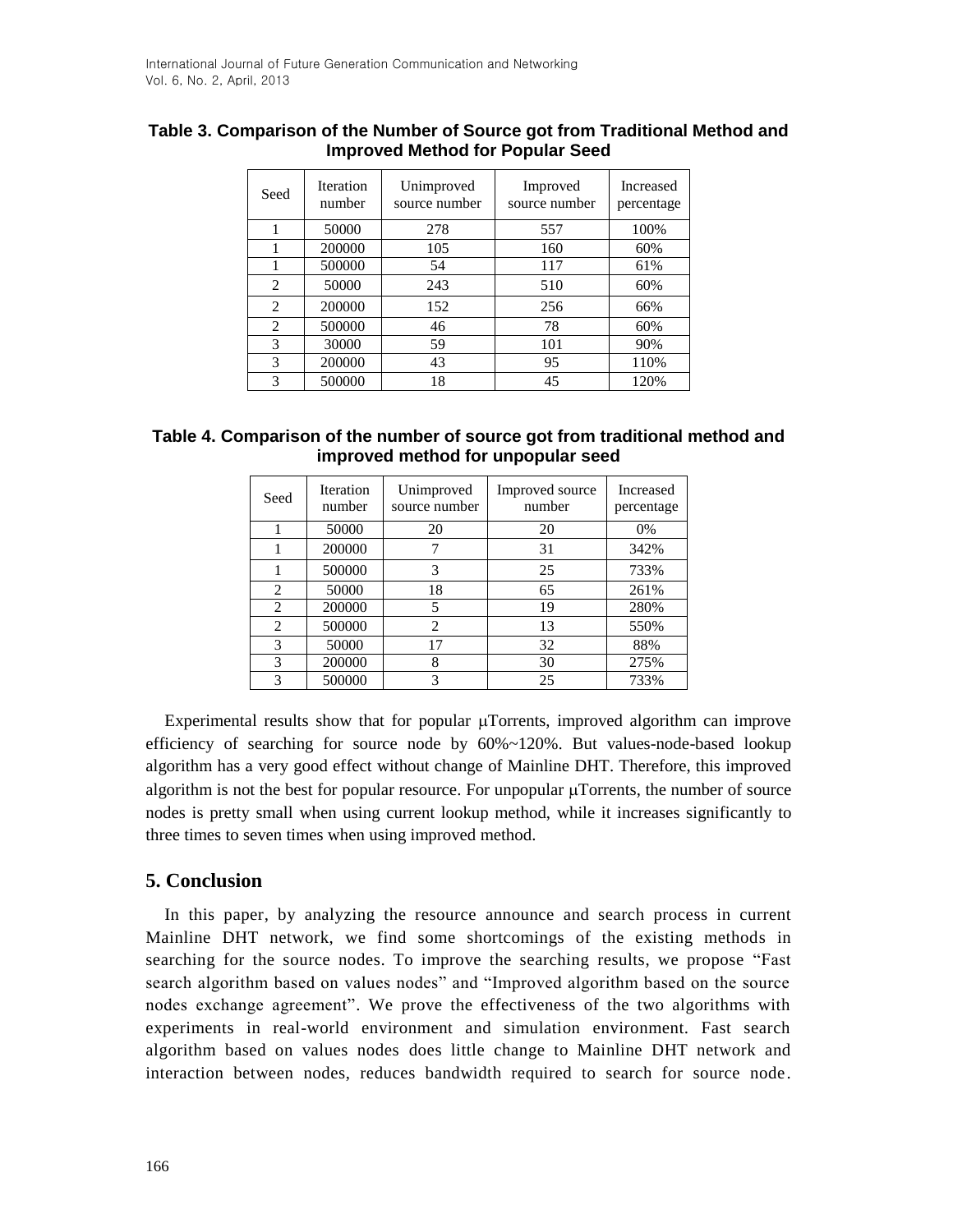Results show it is suitable for popular torrents. We add four interactive messages to existing protocol in improved algorithm based on the source nodes exchange agreement. It can greatly improve the search efficiency of the source node of unpopular torrents compared with existing methods

## **Acknowledgements**

This work is supported by the National Natural Science Foundation of China under Grant No. 61173144; the National Science and Technology Support program under Grant No. 2012BAH37B01.

## **References**

- [1] Distributed Hash table, [http://zh.wikipedia.org/wiki/.](http://zh.wikipedia.org/wiki/)
- [2] S. Ratnasamy, P. Francis, M. Handley, R. Karp and S. Shenker, "A Scalable Content Addressable Network", Proceedings of ACM SIGCOMM 2001, **(2001)**, pp. 161-172.
- [3] I. Stoica, R. Morris, D. Karger, M. F. Kaashoek and H. Bal-akrishnan, "Chord: A Scalable Peer-To-Peer Lookup Service for Internet Applications", Proceedings of the ACM SIG-COMM 2001 Conference, **(2001)**.
- [4] A. Rowstron and P. Druschel, "Pastry: Scalable, Decentral-ized Object Location, and Routing for Large-Scale Peer-to-Peer Systems", IFIP/ACM International Conference on Distributed Systems Platforms, **(2001)**.
- [5] K. Aberer, "P-Grid: A Self-organizing Access Structure for P2P Information Systems", Proceeding of CoopIS 2001, Trento,Italy , **(2001)**, pp. 179-194.
- [6] B. Y. Zhao, L. Huang, J. Stribling, S. C. Rhea, A. D. Joseph and J. D. Kubiatowicz, "Tapestry: A Resilient Global-scale Overlay for Service Deployment", IEEE Journal on selected areas in communications, vol. 22, no. 1, **(2004)** January.
- [7] P. Maymounkov and D. M. Kademlia, "A Peer-to-peer Information System Based on the XOR Metric", [http://kademlia.scs.cs.nyu.edu.](http://kademlia.scs.cs.nyu.edu/)
- [8] S. Rhea, D. Geels, T. Roscoe and J. Kubiatowicz, "Handling Churn in a DHT", Report No. UCB/CSD-03- 1299 Computer Science Division (EECS) University of California Berkeley, California 94720, **(2003)** December.
- [9] D. Stutzbach and R. Rejaie, "Improving Lookup Performance over a Widely-Deployed DHT", Proceedings of IEEE 2006 Infocom.
- [10] R. Jimenez, F. Osmani and B. Knutsson, "Sub-Second Lookups on a Large-Scale Kademlia-Based Overlay", proceedings of IEEE P2P **(2011)**.
- [11] P. Rosch, K. -U. Sattler, C. von der Weth and E. Buchmann, "Best Effort Query Processing in DHT-based P2P Systems", Proceedings of the 21st International Conference on Data Engineering (ICDE '05), **(2005)**.
- [12] BT DHT Protocol [specification](http://blog.csdn.net/jiayanhui2877/article/details/6763977) [http://www.kuqin.com/p2p/20070812/166.html.](http://www.kuqin.com/p2p/20070812/166.html)

# **Authors**



**Xiangzhan Yu** currently works as associate professor in the School of Computer Science & Technology of Harbin Institute of Technology. His research interests include P2P network, network security, cloud security and [privacy](app:ds:privacy) preservation.